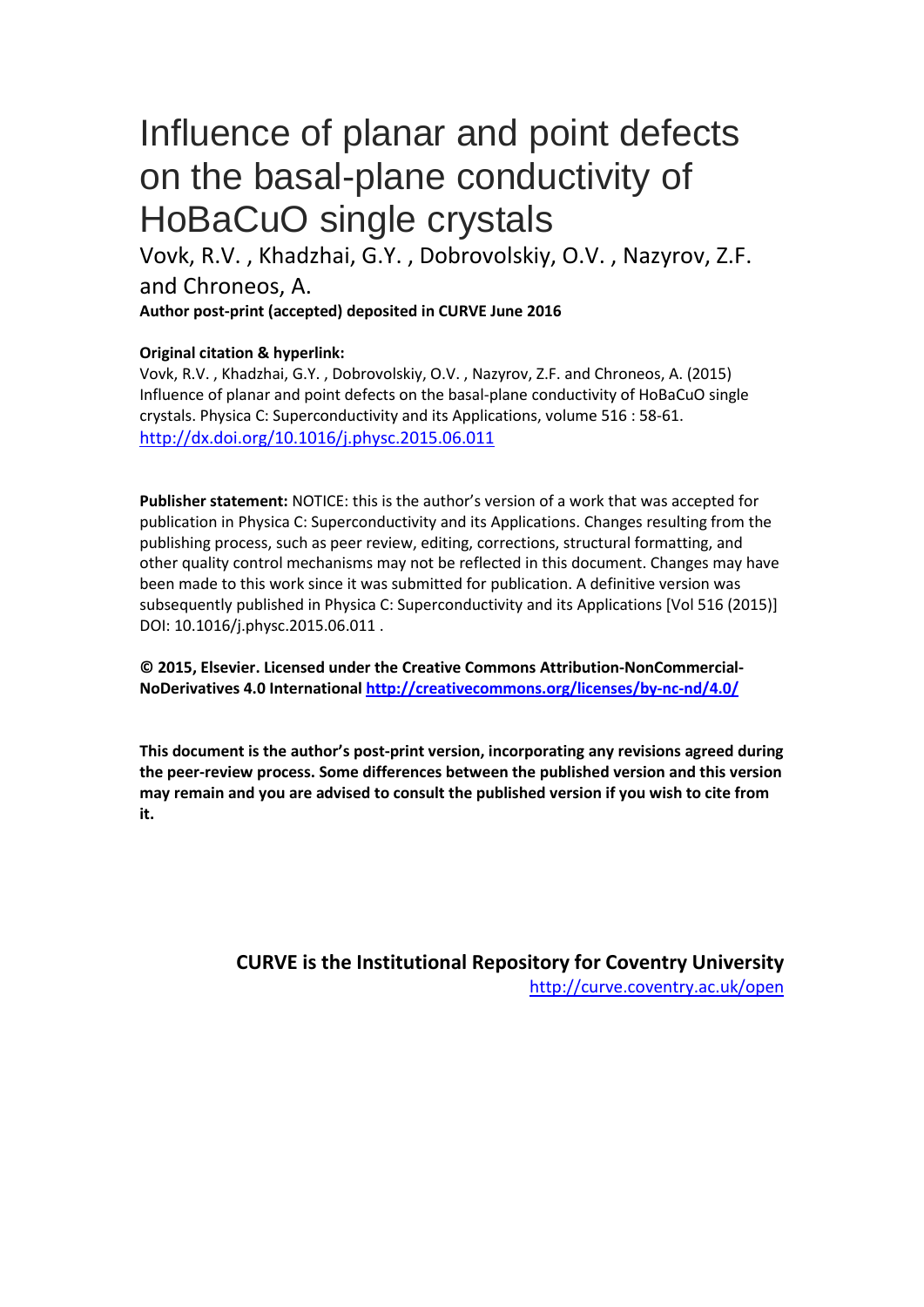### Accepted Manuscript

Influence of planar and point defects on the basal-plane conductivity of HoBa-CuO single crystals

Ruslan V. Vovk, Georgij Ya. Khadzhai, Oleksandr V. Dobrovolskiy, Zarif F. Nazyrov, Alexander Chroneos

| PII:                  | S0921-4534(15)00214-2                         |
|-----------------------|-----------------------------------------------|
| DOI:                  | http://dx.doi.org/10.1016/j.physc.2015.06.011 |
| Reference:            | PHYSC 1252880                                 |
| To appear in:         | Physica C                                     |
| Received Date:        | 21 May 2015                                   |
| <b>Accepted Date:</b> | 18 June 2015                                  |

| <b>ELSEVIER</b>                                                   | 155N 0921-0534                                          |
|-------------------------------------------------------------------|---------------------------------------------------------|
| <b>PHYSICA</b><br>Recognized by the European Physical Soci        | <b>SUPERCONDUCTIVITY</b><br><b>AND ITS APPLICATIONS</b> |
|                                                                   |                                                         |
|                                                                   |                                                         |
| Available online at www.sciencedirect.com<br><b>ScienceDirect</b> | http://www.elsevier.com/locate/physc                    |

Please cite this article as: R.V. Vovk, G.Y. Khadzhai, O.V. Dobrovolskiy, Z.F. Nazyrov, A. Chroneos, Influence of planar and point defects on the basal-plane conductivity of HoBaCuO single crystals, *Physica C* (2015), doi: [http://dx.doi.org/10.1016/j.physc.2015.06.011](http://dx.doi.org/http://dx.doi.org/10.1016/j.physc.2015.06.011)

This is a PDF file of an unedited manuscript that has been accepted for publication. As a service to our customers we are providing this early version of the manuscript. The manuscript will undergo copyediting, typesetting, and review of the resulting proof before it is published in its final form. Please note that during the production process errors may be discovered which could affect the content, and all legal disclaimers that apply to the journal pertain.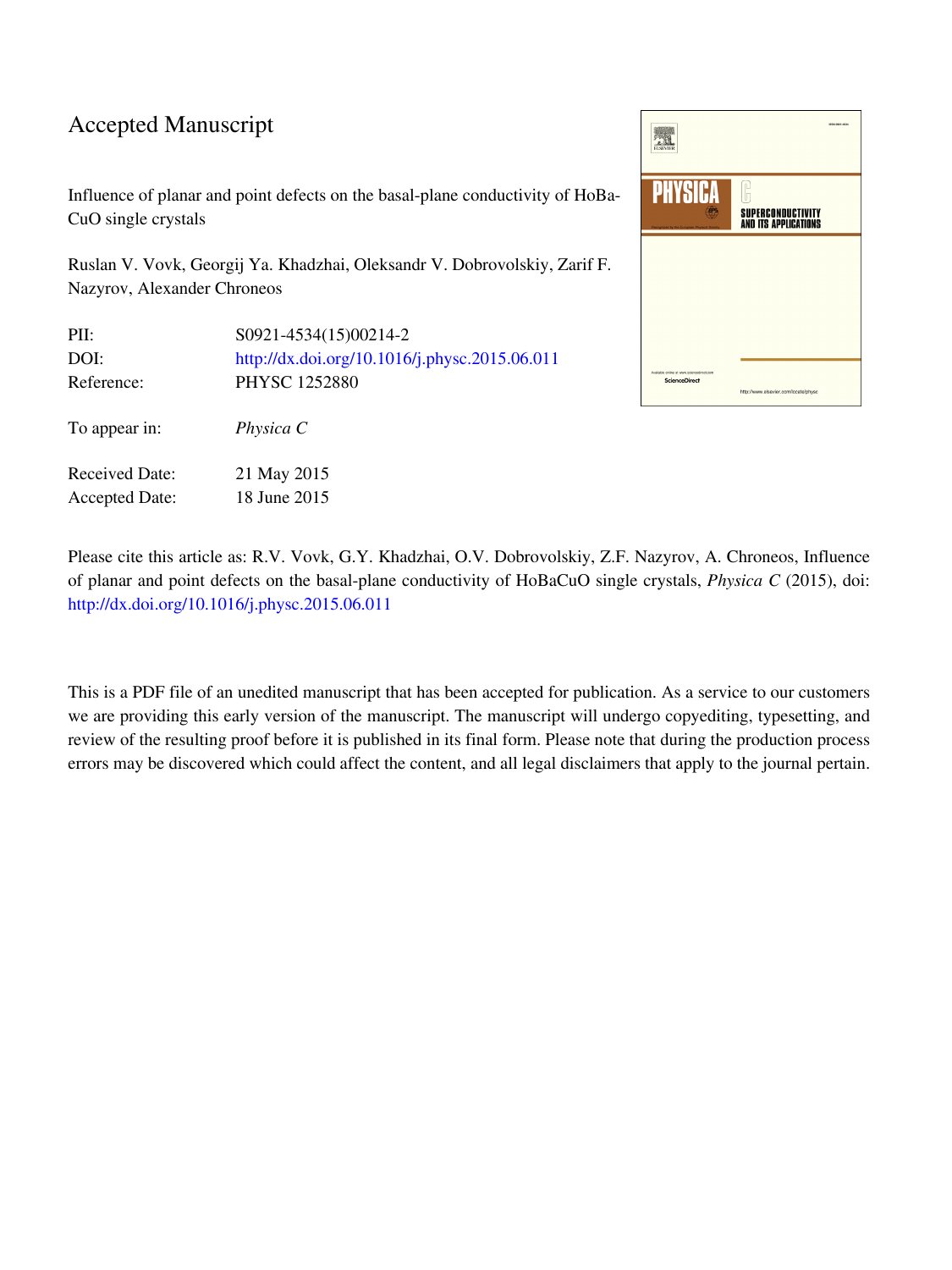### **ACCEPTED MANUSCRIPT**

### Influence of planar and point defects on the basal-plane conductivity of HoBaCuO single crystals

Ruslan V. Vovk<sup>a</sup>, Georgij Ya. Khadzhai<sup>a</sup>, Oleksandr V. Dobrovolskiy<sup>a,b</sup>, Zarif F. Nazyrov<sup>a</sup>, Alexander Chroneos<sup>c</sup>

*<sup>a</sup>Physics Department, V. Karazin Kharkiv National University, Svobody Sq. 4, 61077 Kharkiv, Ukraine <sup>b</sup>Physikalisches Institut, Goethe University, Max-von-Laue-Str. 1, 60438 Frankfurt am Main, Germany <sup>c</sup>Faculty of Engineering and Computing, Coventry University, UK*

#### Abstract

The resistivity along and across twin boundaries in HoBa<sub>2</sub>Cu<sub>3</sub>O<sub>7−δ</sub> single crystals is investigated in the temperature range  $T_c$ -300 K. It is revealed that the twin boundaries enhance inhomogeneity of the oxygen distribution, whereby regions near them are depleted in oxygen. The normal-state conductivity is determined by scattering of electrons on phonons and defects both along and across the twin boundaries. Near *Tc*, the electrical conductivity can be described within the framework of the 3D Aslamazov-Larkin fluctuation model. It is found that the twin boundaries increase the intensity of the electron-phonon scattering and reduce the transverse coherence length  $\xi_c(0)$ .

*Keywords:* superconducting cuprates, transverse resistance, praseodymium anomaly, electrical resistance measurements

#### 1. Introduction

As is known, identification of the charge carriers scattering mechanisms is important for conceiving the nature of nontrivial phenomena exhibited by high-temperature superconductors (HTSCs) in the normal state [1, 2]. To these phenomena are related the pseudogap [3–5] and fluctuation [6–8] anomalies, the metal-to-insulator transition [9, 10], the incoherent electronic transport [11, 12] and so forth. According to contemporary views [1–5], it is these phenomena which may serve as a key to understanding the microscopic mechanism of HTSC, which remains unsettled despite the 29 year-long record of intensive experimental and theoretical research.

When studying the aforementioned phenomena, compounds from the so-called 1-2-3 system (YBa<sub>2</sub>Cu<sub>3</sub>O<sub>7- $\delta$ </sub>) are most asked-for. This is stipulated by their relative high ( $\approx 90$  K) superconducting transition temperature  $T_c$  [13], above the nitrogen liquefaction temperature, and a relative simplicity of changing their physical characteristics by varying the oxygen content [14, 15] as well as a full [16] or a partial [17, 18] substitution of other constituents.

As it has been believed until recently, substituting Y for other rare earths [16, 19], with exception of Pr (Pr anomaly) [1, 20, 21], does not substantially affect the conducting properties of the system ReBaCuO (Re=Y or lanthanides). However, as it has been revealed in recent works [22, 23], substitution of Y for Ho in the case of oxygen-nonstoichiometric samples may notably affect the ordering processes in the oxygen subsystem and stimulate the appearance of specific diffusion mechanisms such as, e. g., the ascending diffusion [23].

*Email address:* Dobrovolskiy@Physik.uni-frankfurt.de (Oleksandr V. Dobrovolskiy)

At the same time, the role of a series of additional factors remains unsettled, such as twin boundaries (TBs) [24, 25] and phase inclusions differing by the oxygen content and, hence, having different conducting characteristics [26, 27]. TBs always appear in HTSC compounds from the 1-2-3 system in consequence of the ferroelastic tetra-ortho transition in the course of saturation of samples with oxygen [28, 29]. TBs are an additional source of anisotropy [30] along with the conventional structural anisotropy [31]. Phase inclusions appear as a result of reordering of the labile component [32–34] and may built specific superstructural formations in the system [35– 37]. Both these factors significantly expand the research field and are of interest from both, applications-related and basic research viewpoints.

Given the motivation above, here we investigate the basalplane conductivity in HoBa<sub>2</sub>Cu<sub>3</sub>O<sub>7−δ</sub> single crystals for different geometries of the transport current with respect to TBs and, in particular, focus on the optimally-oxygen-doped (before annealing) and the reduced-oxygen-content (after annealing) states.

#### 2. Experimental

The HoBa<sub>2</sub>Cu<sub>3</sub>O<sub>7−δ</sub> single crystals were grown by the solution-melt technique in a gold crucible according to the growth protocol similar to that used for YBa<sub>2</sub>Cu<sub>3</sub>O<sub>7−δ</sub> [18]. For electrical resistance measurements, several single-crystals were selected from one growth series, with the following dimensions:  $2 \times 1.8 \times 0.5$  mm<sup>3</sup> (K1) and  $1.9 \times 1.9 \times 0.5$  mm<sup>3</sup> (K2) (the smallest size corresponds to the *c*-axis). These crystals were used for the preparation of samples differing by the direction of TBs with regard to the transport current direction in the *ab*-plane, namely the transport current vector I ∥ TBs for

<sup>∗</sup>Corresponding author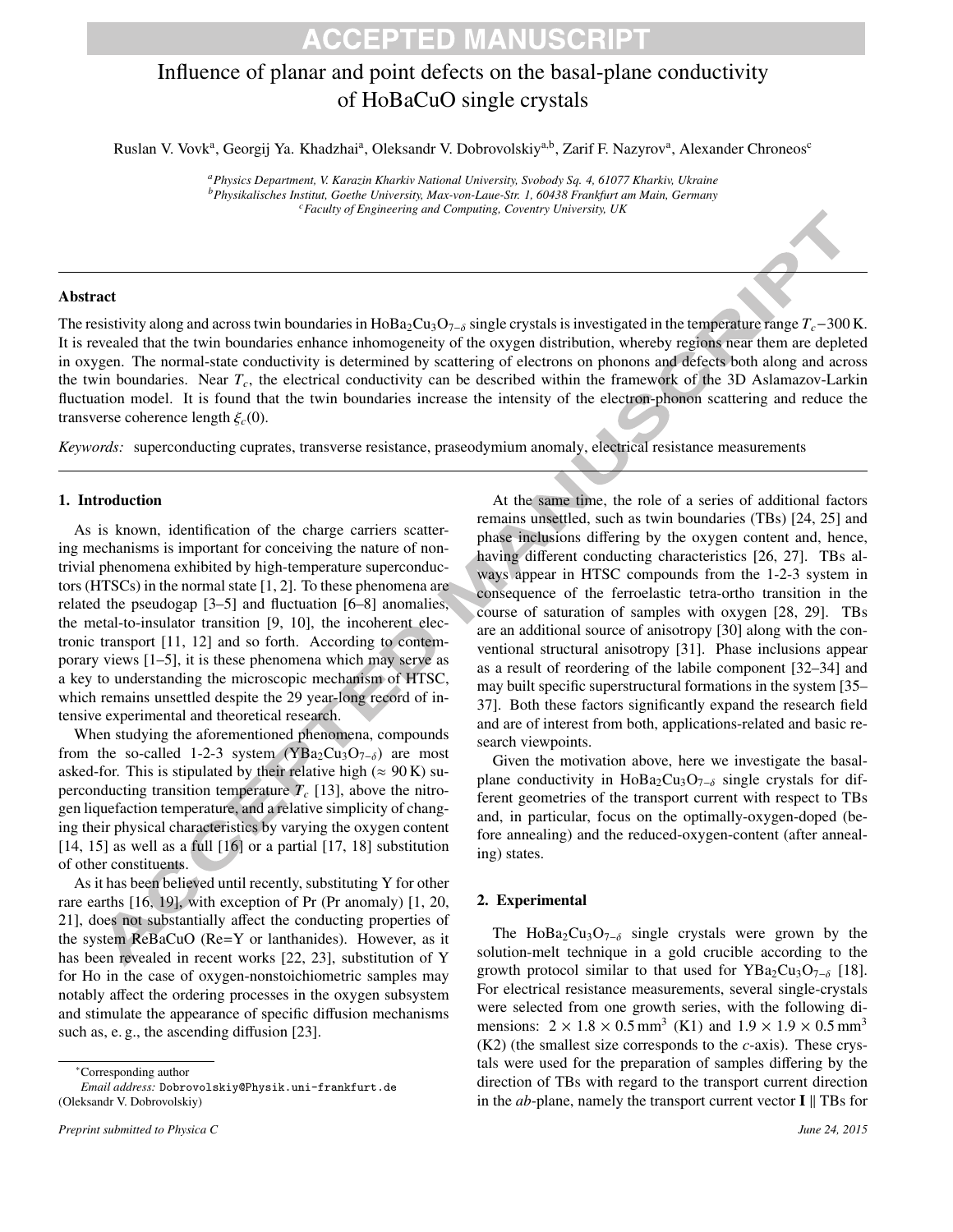

Figure 1: Temperature dependences of the resistivity of the HoBa<sub>2</sub>Cu<sub>3</sub>O<sub>7- $\delta$ </sub> single crystals. Open symbols – before annealing: 1 – along TBs, 2 – across TBs. Solid symbols – after annealing: 3 – along TBs, 4 – across TBs. Symbols: experiment; lines – fits to Eqs.  $(1)$ – $(2)$ .

K1 and I is tilted at  $45^\circ$  to TBs for K2. The electrical contacts were formed by gluing gold conductors of 0.05 mm diameter with a silver paste, that allowed one to obtain a contact transient resistance of less than  $1 \Omega$ . The electrical resistance in the basal plane and along the *c*-axis was measured with a dc current up to 10 mA. To obtain samples with the optimal oxygen content and a high *Tc*, they were annealed in an oxygen flow at 420◦C for three days. For reducing the oxygen content the samples were annealed in air at 500°C. The measurements were done in the temperature-sweep mode, in 3 days after annealing that ensured an equilibrium oxygen distribution over the sample volume at room temperature [7].

#### 3. Results and discussion

Figure 1 presents the temperature dependences of the resistivity along and across TBs prior to (curves 1 and 2) and after (curves 3 and 4) annealing. One sees that in both cases  $\rho(T)$ across TBs is larger than  $\rho(T)$  along TBs. Still, the curves  $\rho(T)$  along and across TBs differ not so much, especially in the optimally-oxygen-doped state. This allows one to conclude that the influence of TBs on the resistance of HoBa<sub>2</sub>Cu<sub>3</sub>O<sub>7−δ</sub> is relatively weak.

Figure 2 depicts the derivatives *d*ρ/*dT* in the vicinity of the superconducting transition. One sees that even before annealing, the oxygen distribution is nonuniform in the sample. This is reflected in the that the maxima in the derivatives (curves 1 and 2) are asymmetric and the maxima in  $d\rho/dT$  across TBs are notably broader than along TBs. The latter signature suggests that TBs enhance the nonuniformity of the oxygen distribution. Annealing in air at 500◦C leads to the increase of the oxygen deficit to 0.18 [38] and thereby enhances the nonuniformity of the oxygen distribution in the sample. Thus, in measurements along TBs after annealing, the asymmetry of the maximum in  $d\rho/dT$  has increased, resulting in a "shoulder" in the range



Figure 2: Derivatives  $d\rho/dT$  in the superconducting transition area. Designations are the same as in Fig. 1.

close to 72 K (curve 3). Across TBs two maxima in *d*ρ/*dT* have appeared in the ranges near 72 K and 65 K (curve 4) that points to the presence of phases with the respective  $T_c$  in the sample [39].

Note that the shape of the derivatives  $d\rho/dT$  in the vicinity of the superconducting transition is rather sensitive to the inhomogeneity of the sample. Hence, an analysis of the derivatives allows one to draw conclusions about the sample structure, see e.g. [26]. Namely, since the phase with  $T_c \approx 72$  K becomes apparent in both geometries ("shoulder" in the vicinity of 72 K), it likely is not related to TBs. The phase with  $T_c \approx 65 \text{ K}$  is only revealed in measurements across TBs and has minimal  $T_c$ , that is zero resistance is attained in this phase. This phase is likely localized near TBs and has a mostly strong oxygen deficit. In other words, regions near TBs have a reduced oxygen content. The phase with  $T_c \approx 69$  K manifests itself only in measurements along TBs. The zero-resistance state attained in this phase suggests the presence of percolation paths along TBs over this phase. The latter is possible provided this phase has a filament structure along TBs or the conductivity proceeds in the twin plane.

The temperature dependences of the resistance of the single crystals, in the range  $T_c$  to 300 K, we approximated to an expression accounting for electron scattering on phonons and defects [40], as well as the fluctuation conductivity within the framework of the 3D Aslamazov-Larkin model [41]. The general expression for the conductivity reads

$$
\sigma = \rho_n^{-1} + \Delta \sigma_{AL}, \qquad \rho_n = (\rho_0 + \rho_{ph})(1 + b_0 T^2),
$$
  

$$
\rho_{ph}(T) = \tilde{C}_3(\frac{T}{\theta})^3 \int_0^{\theta/T} \frac{x^3 dx}{(e^x - 1)^2} + C_5(\frac{T}{\theta})^5 \int_0^{\theta/T} \frac{x^5 dx}{(e^x - 1)^2}.
$$
 (1)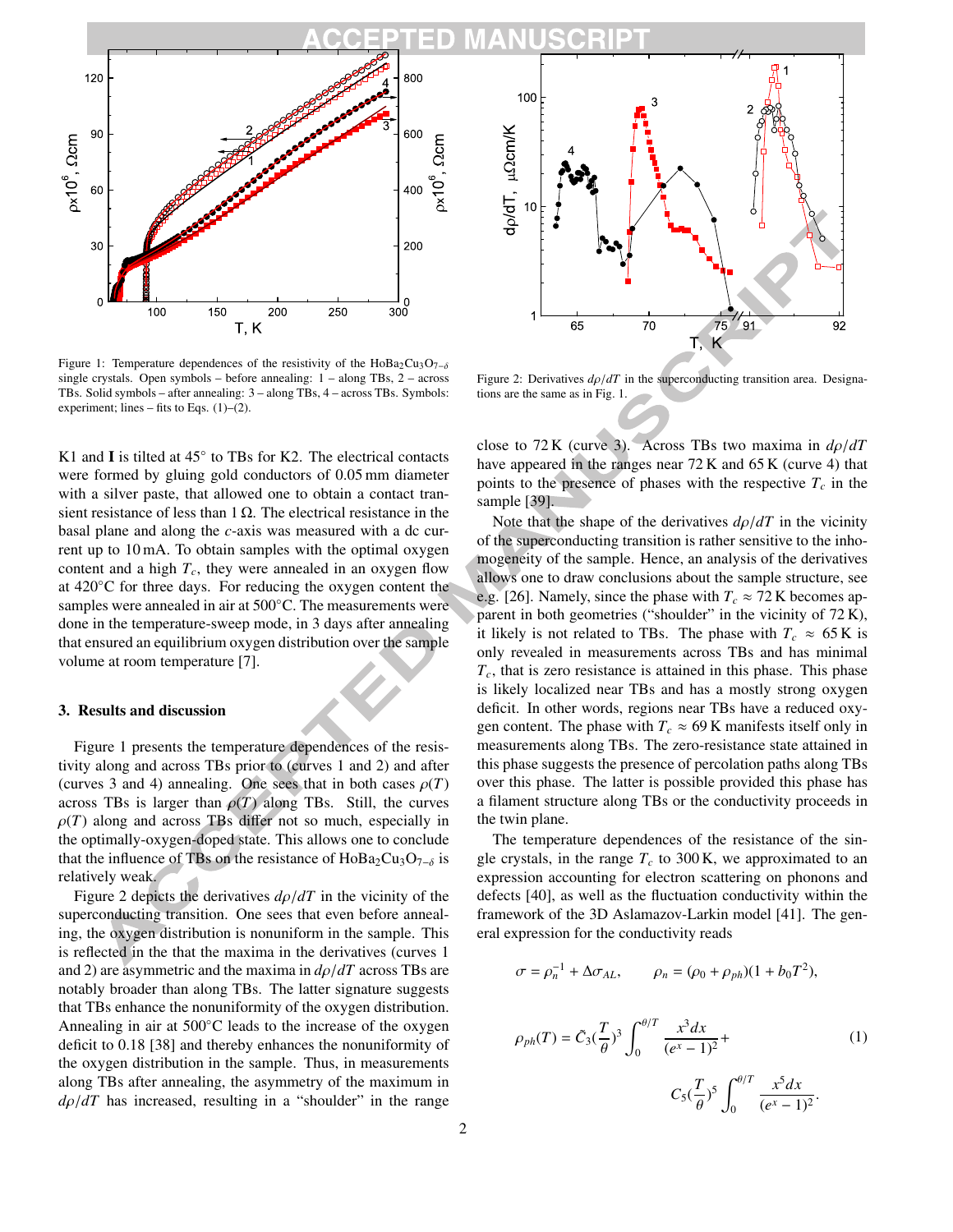Here  $\rho_0$  is the residual resistivity characterizing scattering on defects, in  $\rho_{ph}(T)$  the first term describes the contribution to the resistivity owing to the interband scattering of electrons on phonons, the second term accounts for the intraband scattering,  $\theta$  is the Debye temperature,  $b_0$  depends on the shape of the density of electronic states curve, the effective mass of the charge carriers and the Fermi energy [42, 43]. The fluctuation conductivity reads

$$
\Delta \sigma_{AL} = \frac{e^2}{16\hbar \xi_c(0) \sqrt{2\varepsilon_0 \sinh(2\varepsilon/\varepsilon_0)}}.
$$
\n(2)

This expression for the fluctuation conductivity is chosen for limiting the range of its contribution [44],  $\varepsilon = \ln(T/T_c)$  is the reduced temperature,  $T_c$  is the transition temperature in the mean-field approximation  $T > T_c$ ,  $\xi_c$  is the transverse coherence length,  $\varepsilon_0$  determines the temperature interval of superconducting fluctuations  $\varepsilon_0 = \ln(T_{fluct}/T_c)$ ,  $T_{fluct}$  is the characteristic temperature above which superconducting fluctuations are absent.

Note that according to [26], the appearance of fluctuational Cooper pairs above  $T_c$  causes a decrease of the one-electron density of states at the Fermi level, that is leads to the appearance of the pseudogap at  $T \approx T_{fluct}$ . However, accounting for the corresponding change of the normal resistance is complicated, since it is masked by a much stronger singular fluctuation conductivity which determines the run of  $\rho(T)$  near  $T_c$ .

The optimal set of fitting parameters is compiled in Table 1. It allows one approximate the experimental data in the whole temperature range  $T_c$  to 300 K with an error of about 3%. Also, the derivatives calculated by using Eq. (1) adequately describe the behavior of  $d\rho/dT$  derived from the experimental data in the whole temperature range. The fits are shown in Fig. 1 by solid lines. **Service** 

| <b>State</b>                        | before annealing |            | after annealing |            |
|-------------------------------------|------------------|------------|-----------------|------------|
|                                     | along            | across     | along           | across     |
| Parameters                          | <b>TBs</b>       | <b>TBs</b> | <b>TBs</b>      | <b>TBs</b> |
| $T_c$ , K                           | 91.3             | 91.3       | 69.5            | 64.9       |
| $\rho_0$ , $\mu \Omega$ cm          | 15.15            | 20.5       | 120             | 94         |
| $C_3$ , $\mu \Omega$ cm             | 277              | 280        | 2900            | 3940       |
| $C_5$ , $\mu \Omega$ cm             | $\Omega$         |            | 1100            | 1320       |
| $\theta$ . K                        | 331              | 331        | 662             | 665        |
| $b_0 \times 10^6$ , K <sup>-2</sup> | $-0.2$           | $-0.31$    | $-0.25$         | $-1.99$    |
| $\xi_c(0), \AA$                     | 1.4              | 0.9        | 1.6             | 0.4        |
| $\Delta T = T_{fluct} - T_c$ , K    | 8.6              | 9.6        | 30              | 3.7        |

Table 1: Parameters of the superconducting transition for three aging terms.

In Table 1 one sees that in the initial, optimally-oxygendoped state (before annealing) the superconducting transition temperatures  $T_c$  as well as the parameters  $C_3$ ,  $C_5$  and  $\theta$  for both geometries along and across TBs are the same. At the same time  $\rho_0^{along}$  $\varphi_0^{along} < \varphi_0^{across}$  and  $\xi_c^{along} > \xi_c^{across}$ . In this way, the influence of TBs on the resistance of the optimally doped HoBa<sub>2</sub>Cu<sub>3</sub>O<sub>7−δ</sub> becomes apparent only at low temperatures as  $\rho_0 = \rho(T \rightarrow 0)$ . Namely, TBs somewhat raise the residual resistivity  $\rho_0$  and reduce the transverse coherence length  $\xi_c(0)$ .

No effect of TBs on  $T_c$  and  $\theta$ , which determine the electronphonon interaction, has been observed in both, before- and after-500 $^{\circ}$ C-annealing measurements. The fact that  $\xi_c^{along}(0)$  > ξ *across c* (0) can be explained by a decrease of the Fermi velocity  $v_F$  owing to TBs.

The 500◦C-annealing has caused an about two-fold increase of  $\theta$ . A similar behavior of the Debye temperature with increasing oxygen deficit was observed in [45] and attributed to an enhancement of the interatomic interaction. Note that after the 500 °C-annealing, which has led to a substantial variation of the  $\rho(T)$  fitting parameters in Table 1, these relate to some effective medium rather than to a well-defined phase. Nevertheless, since the variations in  $T_c$  are not large, the differences in the transport properties of these phase may be regarded as minor.

After annealing,  $\rho_0$  has increased by several factors for both geometries, whereby  $\rho_0^{along}$  $\frac{along}{0}$  >  $\rho_0^{across}$ . This relation between ρ *along*  $\int_0^{along}$  and  $\rho_0^{across}$  may be stipulated by the sample inhomogeneity, in particular, by the shape anisotropy of the phase formations and scattering at the phase boundaries. An abrupt rise of the parameter  $b_0^{across}$  in comparison with its other values may also be caused by the sample inhomogeneity.

The parameter  $C_3$  has risen by an order of magnitude for both geometries, whereby *C along*  $S_3^{along} < C_3^{across}$ . For fitting the  $\rho(T)$  curve after annealing it was necessary to introduce the parameter  $C_5$ , for which again *C along*  $\frac{1}{5}$   $\leq C_5^{across}$ . These relations between the values of  $C_3$  and  $C_5$  attest to an increase of the intensity of electron scattering on phonons near TBs. A certain role at this can be played by other specific mechanisms of the quasiparticle scattering [46–50].

#### 4. Conclusions

In summary, the study of the temperature dependence of the resistance of HoBa<sub>2</sub>Cu<sub>3</sub>O<sub>7−δ</sub> along and across twin boundaries (TBs) has revealed that (i) the influence of TBs on the resistance is rather weak, (ii) TBs enhance the inhomogeneity of the oxygen distribution, and (iii) areas near TBs have a reduced oxygen content. The temperature dependences of the resistance of the single crystals in the range  $T_c$  to 300 K, for both geometries along and across TBs, can be presented as a result of electron scattering on phonons and defects in conjunction with the fluctuation conductivity near  $T_c$ . At the same time, no influence of TBs on  $T_c$  and the Debye temperature has been revealed. TBs increase the intensity of electron scattering by phonons and reduce the coherence length  $\xi_c(0)$ .

#### References

- [1] J. Ashkenazi, J. Supercond. Nov. Magnet. 24 (4) (2011) 1281–1308.
- [2] R. V. Vovk, G. Y. Khadzhai, O. V. Dobrovolskiy, Appl. Phys. A 117 (2014) 9971002.
- [3] M. V. Sadovskii, I. A. Nekrasov, E. Z. Kuchinskii, T. Pruschke, V. I. Anisimov, Phys. Rev. B 72 (2005) 155105.
- [4] A. Solovjov, M. Tkachenko, R. Vovk, A. Chroneos, Physica C 501 (0)  $(2014)$  24 – 31.
- [5] R. V. Vovk, G. Y. Khadzhai, O. V. Dobrovolskiy, Solid State Commun. 204 (0) (2015) 64 – 66.
- [6] T. A. Friedmann, J. P. Rice, J. Giapintzakis, D. M. Ginsberg, Phys. Rev. B 39 (1989) 4258–4266.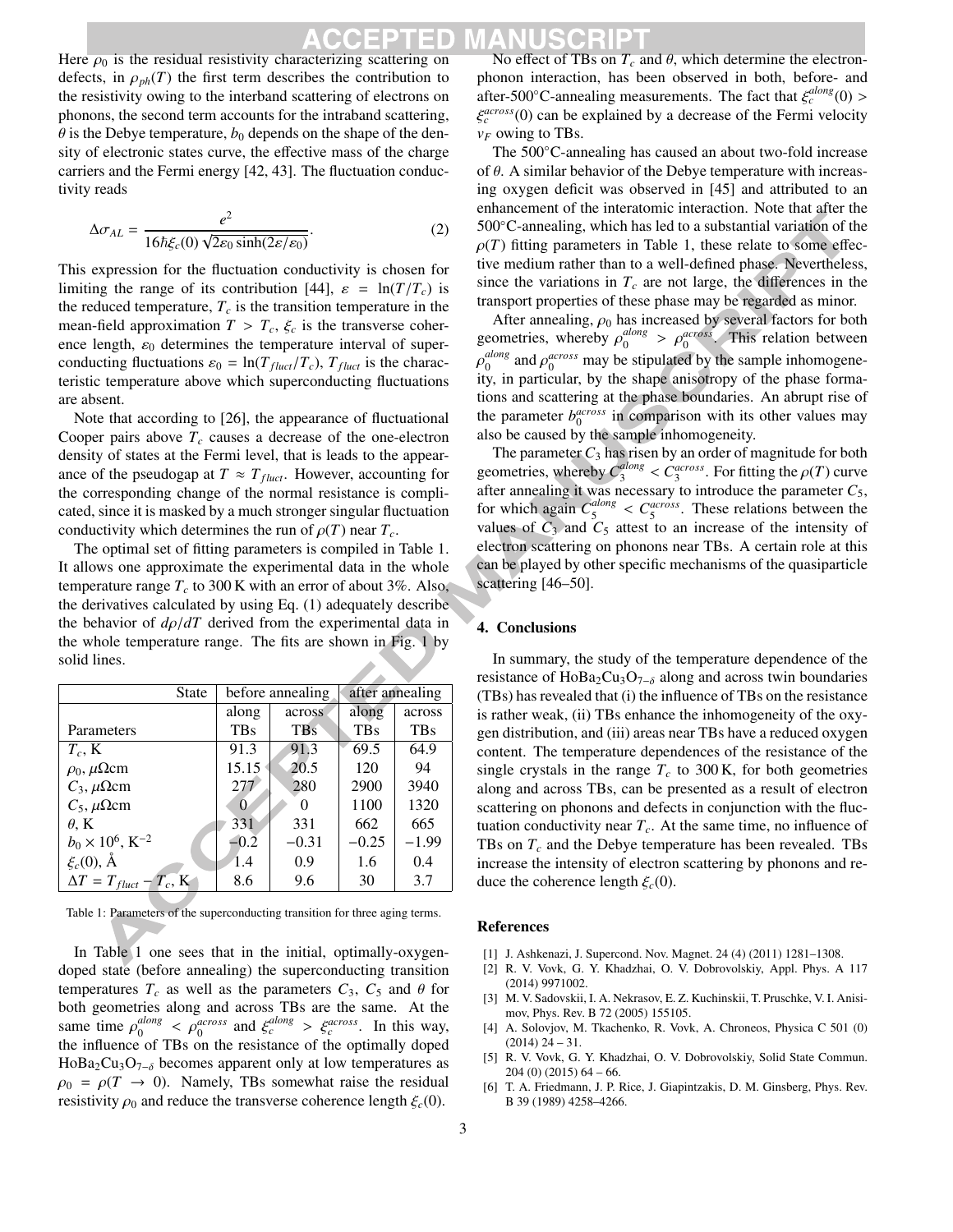### n

- [7] R. V. Vovk, N. R. Vovk, G. Y. Khadzhai, O. V. Dobrovolskiy, Z. F. Nazyrov, Curr. Appl. Phys. 14 (12) (2014) 1779 – 1782.
- R. Vovk, G. Khadzhai, I. Goulatis, A. Chroneos, Physica B 436 (0) (2014)  $88 - 90.$
- [9] K. Widder, D. Berner, H. Geserich, W. Widder, H. Braun, Physica C 251 (3–4) (1995) 274 – 278.
- [10] R. V. Vovk, Z. F. Nazyrov, I. L. Goulatis, A. Chroneos, Physica C 485 (2013) 89–91.
- [11] P. W. Anderson, Phys. Rev. Lett. 67 (1991) 2092-2094.
- [12] R. V. Vovk, M. A. Obolenskii, A. A. Zavgorodniy, I. L. Goulatis, A. I. Chroneos, V. M. Pinto Simoes, J. Mater. Sci.: Mater. Electron. 20 (9) (2009) 858–860.
- [13] M. K. Wu, J. R. Ashburn, C. J. Torng, P. H. Hor, R. L. Meng, L. Gao, Z. J. Huang, Y. Q. Wang, C. W. Chu, Phys. Rev. Lett. 58 (1987) 908–910.
- [14] R. Beyers, B. T. Ahn, G. Gorman, V. Y. Lee, S. S. P. Parkin, M. L. Ramirez, K. P. Roche, J. E. Vazquez, T. M. Gur, R. A. Huggins, Nature 340 (1989) 619–621.
- [15] M. A. Obolenskii, R. V. Vovk, A. V. Bondarenko, N. N. Chebotaev, Low Temp. Phys. 32 (6) (2006) 571–575.
- [16] D. M. Ginsberg (Ed.), Physical properties of high temperature superconductors I., Word Scientific, Singapore, 1989.
- [17] A. Chroneos, I. L. Goulatis, R. V. Vovk, Acta Chim. Sloven. 54 (2007) 179.
- [18] R. V. Vovk, N. R. Vovk, O. V. Shekhovtsov, I. L. Goulatis, A. Chroneos, Supercond. Sci. Technol. 26 (8) (2013) 085017–1–8.
- [19] Y. Yan, M. Blanchin, G. Fuchs, J. Less Comm. Met. 164–165 (0) (1990)  $215 - 222$ .
- [20] M. Akhavan, Physica B 321 (1–4) (2002) 265–282.
- [21] R. Vovk, N. Vovk, G. Khadzhai, I. Goulatis, A. Chroneos, Sol. State Commun. 190 (0) (2014) 18 – 22.
- [22] R. V. Vovk, M. A. Obolenskii, A. A. Zavgorodniy, I. L. Goulatis, V. I. Beletskii, A. Chroneos, Physica C 469 (5–6) (2009) 203–206.
- [23] R. V. Vovk, Z. F. Nazyrov, M. A. Obolenskii, I. L. Goulatis, A. Chroneos, V. M. Pinto Simoes, Philos. Mag. 91 (17) (2011) 2291–2302.
- [24] M. Sarikaya, R. Kikuchi, A. I. A., Physica C 152 (2) (1988) 161 170.
- [25] R. V. Vovk, M. A. Obolenskii, A. A. Zavgorodniy, Z. F. Nazyrov, I. L. Goulatis, V. V. Kruglyak, A. Chroneos, Mod. Phys. Lett. B 25 (2011) 2131–2136.
- [26] R. M. Costa, F. T. Dias, P. Pureur, X. Obradors, Physica C 495 (0) (2013)  $202 - 207$ .
- [27] R. V. Vovk, N. R. Vovk, O. V. Dobrovolskiy, J. Low Temp. Phys. 175 (3-4) (2014) 614–630.
- [28] G. Lacayo, G. Kästner, R. Herrmann, Physica C 192 (1-2) (1992) 207– 214.
- [29] R. V. Vovk, M. A. Obolenskii, Z. F. Nazyrov, I. L. Goulatis, A. Chroneos, V. M. Pinto Simoes, J. Mater. Sci. - Mater. Electron. 23 (6) (2012) 1255– 1259.
- [30] A. V. Bondarenko, A. A. Prodan, M. A. Obolenskii, R. V. Vovk, T. R. Arouri, Low Temp. Phys. 27 (5) (2001) 339–344.
- [31] R. V. Vovk, G. Y. Khadzhai, O. V. Dobrovolskiy, Mod. Phys. Lett. B 28 (17) (2014) 1450142.
- [32] J. D. Jorgensen, S. Pei, P. Lightfoor, H. Shi, A. P. Paulikas, B. W. Veal, Physica C 167 (5-6) (1990) 571–578.
- [33] J. Kircher, M. Cardona, A. Zibold, K. Widder, H. P. Geserich, Phys. Rev. B 48 (1993) 9684–9688.
- [34] D. D. Balla, A. V. Bondarenko, R. V. Vovk, M. A. Obolenskii, A. A. Prodan, Low Temp. Phys. 23 (10) (1997) 777–781.
- [35] H. Lütgemeier, S. Schmenn, P. Meuffels, O. Storz, R. Schöllhorn, C. Niedermayer, I. Heinmaa, Y. Baikov, Physica C 267 (3–4) (1996) 191 – 203.
- [36] T. Krekels, H. Zou, G. V. Tendeloo, D. Wagener, M. Buchgeister, S. Hosseini, P. Herzog, Physica C 196 (1992) 363–368.
- [37] R. Vovk, N. Vovk, A. Samoilov, I. Goulatis, A. Chroneos, Sol. State Comm. 170 (0) (2013) 6–9.
- [38] W. Wong-Ng, L. P. Cook, H. B. Su, M. D. Vaudin, C. K. Chiang, D. R. Welch, E. R. Fuller, J. Z. Yang, L. H. Bennett, J. Res. Natl. Inst. Stand. Technol. 111 (2006) 41–55.
- [39] V. I. Simonov, V. N. Molchanov, B. K. Vanstein, JETP Lett. 46 (1987) 199–201.
- [40] L. Colquitt, J. Appl. Phys. 36 (8) (1965) 2454–2458.
- [41] L. G. Aslamazov, A. I. Larkin, Fiz. Tverd. Tela 10 (1968) 1104.
- [42] T. Aisaka, M. Shimizu, J. Phys. Soc. Jap. 28 (3) (1970) 646–654.
- [43] E. A. Zhurakovskiy, V. F. Nemchenko, Cinetic properties and electronic structure of interstitials, Naukova dumka, Kiev, 1989.
- [44] B. Leridon, A. Défossez, J. Dumont, J. Lesueur, J. P. Contour, Phys. Rev. Lett. 87 (2001) 197007.
- [45] R. Vovk, G. Khadzhai, O. Dobrovolskiy, N. Vovk, Z. Nazyrov, J. Mater. Sci: Mater. Electron. 26 (3) (2015) 1435–1440.
- [46] D. H. S. Smith, R. V. Vovk, C. D. H. Williams, A. F. G. Wyatt, Phys. Rev. B 72 (2005) 054506.
- [47] D. H. S. Smith, R. V. Vovk, C. D. H. Williams, A. F. G. Wyatt, New J. Phys. 8 (8) (2006) 128–1–8.
- [48] I. N. Adamenko, K. E. Nemchenko, V. I. Tsyganok, A. I. Chervanev, Low Temp. Phys. 20 (7) (1994) 498–504.
- [49] V. M. Apalkov, M. E. Portnoi, Phys. Rev. B 65 (2002) 125310.
- [50] P. J. Curran, V. V. Khotkevych, S. J. Bending, A. S. Gibbs, S. L. Lee, A. P. Mackenzie, Phys. Rev. B 84 (2011) 104507.